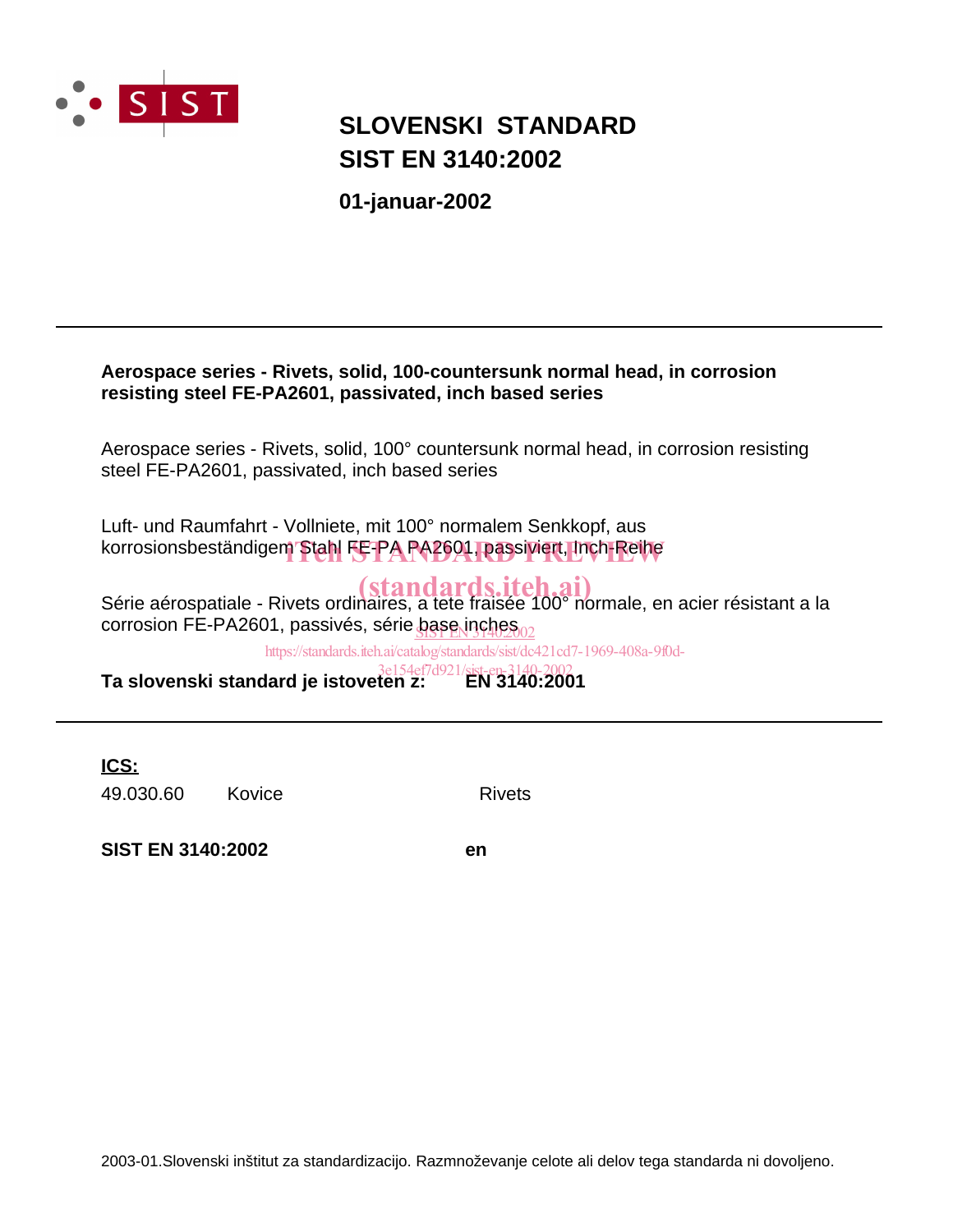

SIST EN 3140:2002 https://standards.iteh.ai/catalog/standards/sist/dc421cd7-1969-408a-9f0d-3e154ef7d921/sist-en-3140-2002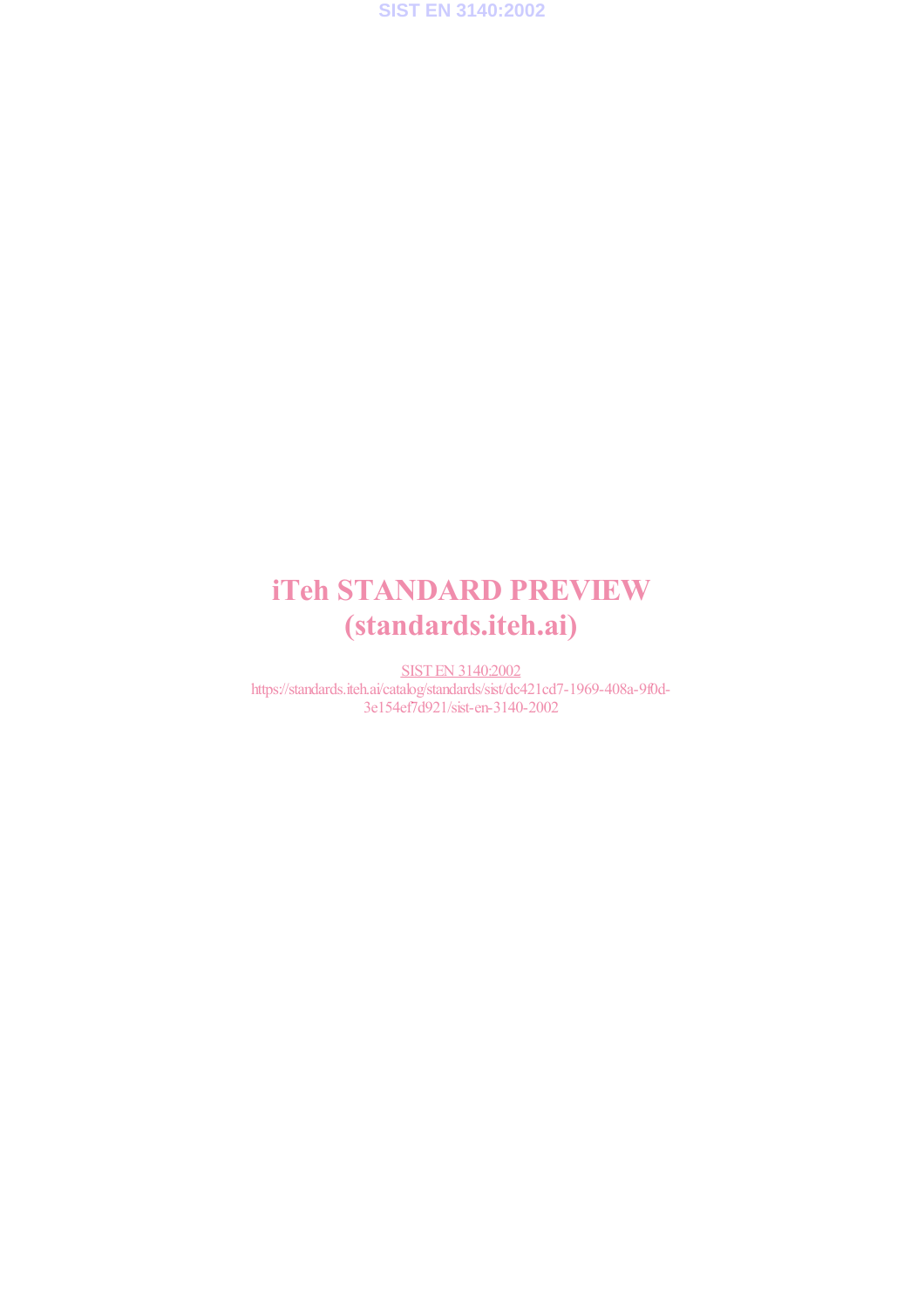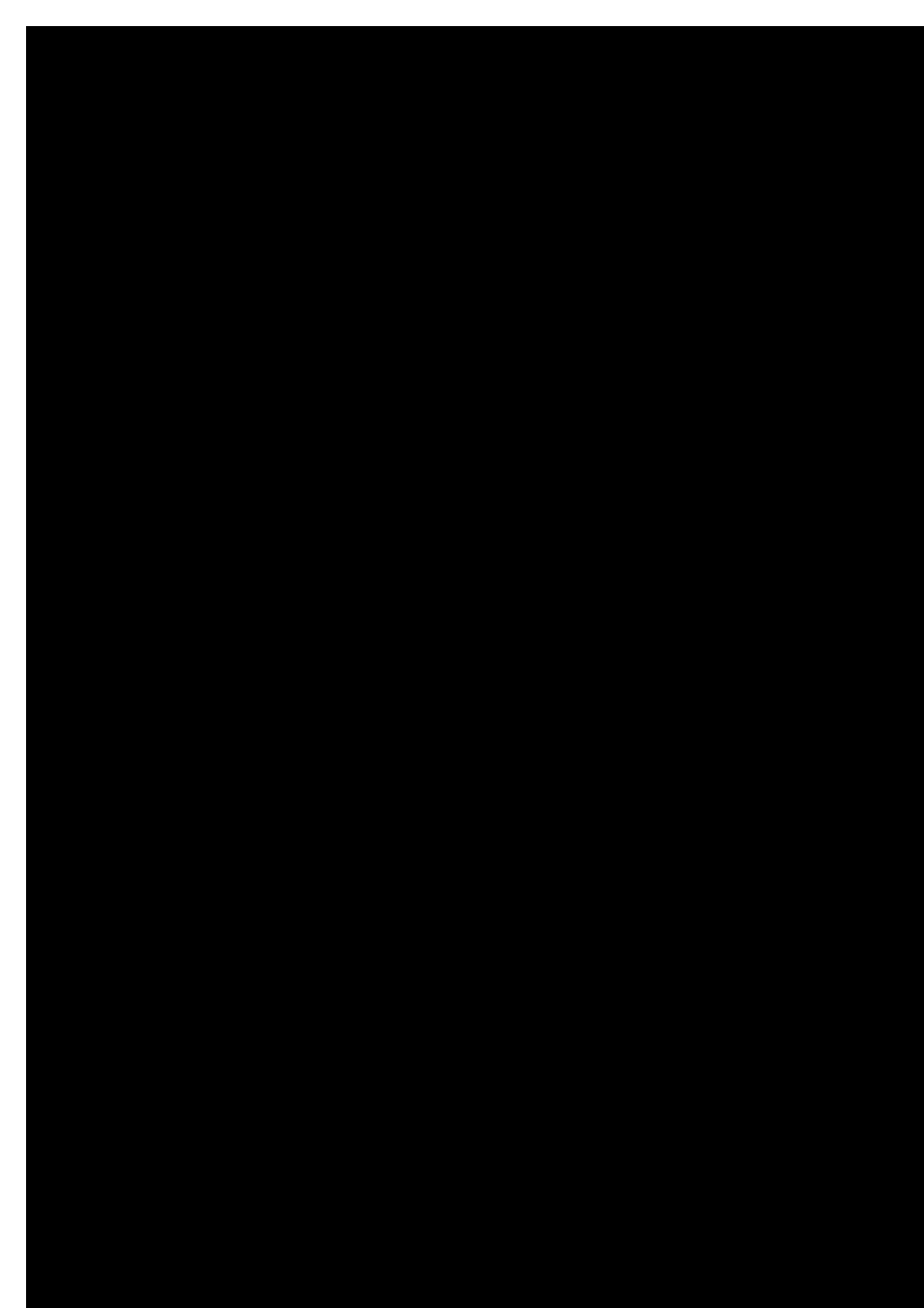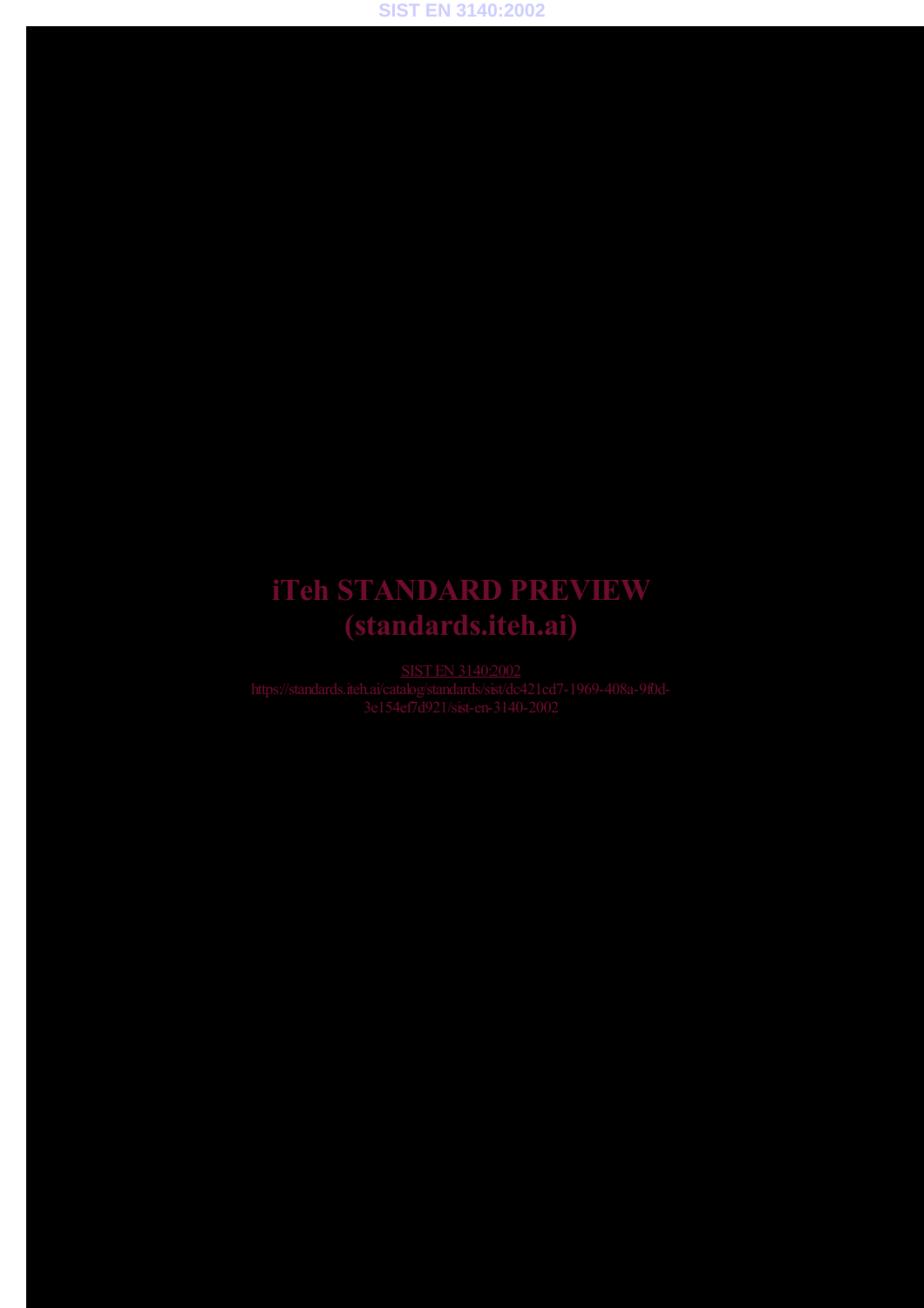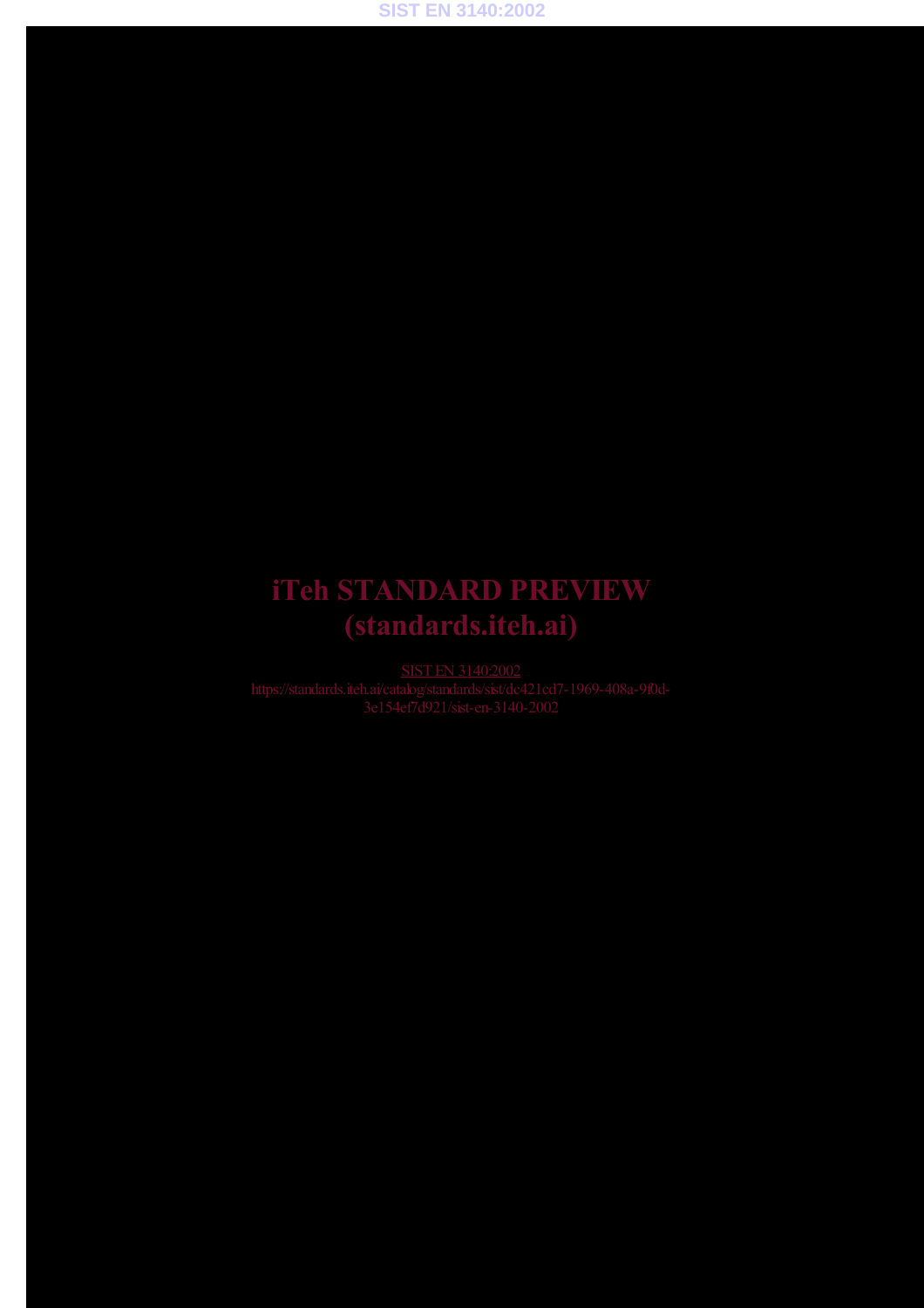

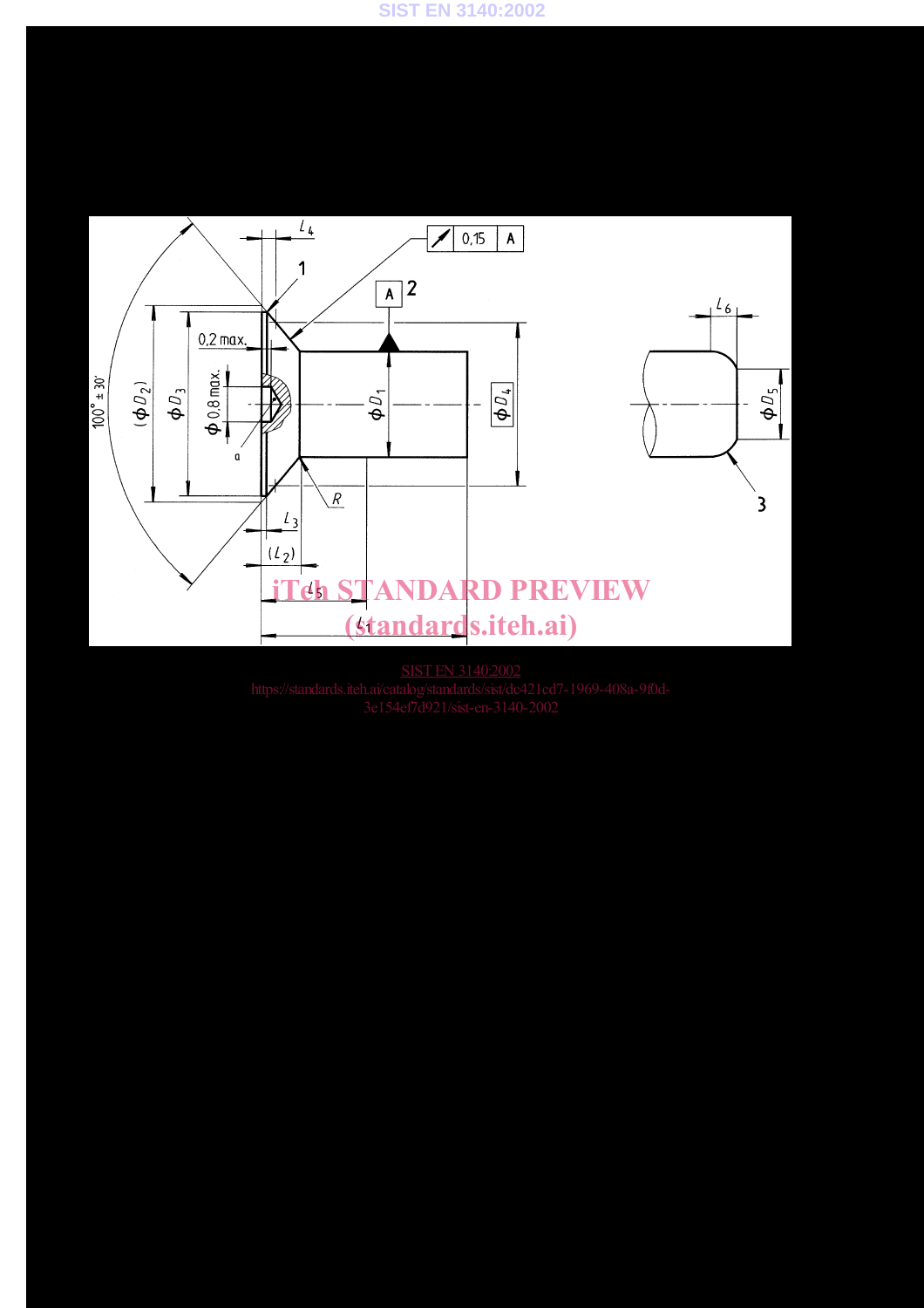#### $\overline{a}$   $\overline{b}$   $\overline{c}$   $\overline{d}$   $\overline{d}$   $\overline{d}$   $\overline{d}$   $\overline{d}$   $\overline{d}$   $\overline{d}$   $\overline{d}$   $\overline{d}$   $\overline{d}$   $\overline{d}$   $\overline{d}$   $\overline{d}$   $\overline{d}$   $\overline{d}$   $\overline{d}$   $\overline{d}$   $\overline{d}$   $\overline{d}$   $\overline{d}$   $\overline{d}$   $\overline{$  $\frac{1}{2}$   $\frac{1}{3}$   $\frac{1}{3}$   $\frac{1}{3}$   $\frac{1}{3}$   $\frac{1}{3}$   $\frac{1}{3}$   $\frac{1}{3}$   $\frac{1}{3}$   $\frac{1}{3}$   $\frac{1}{3}$   $\frac{1}{3}$   $\frac{1}{3}$   $\frac{1}{3}$   $\frac{1}{3}$   $\frac{1}{3}$   $\frac{1}{3}$   $\frac{1}{3}$   $\frac{1}{3}$   $\frac{1}{3}$   $\frac{1}{3}$   $\frac{1}{3}$   $\mathcal{L}$  3,799  $\mathcal{L}$  1,406  $\mathcal{L}$  3,131  $\mathcal{L}$  3,136  $\mathcal{L}$  3,286  $\mathcal{L}$  3,286  $\mathcal{L}$  3,366  $\mathcal{L}$  3,366  $\mathcal{L}$  3,366  $\mathcal{L}$  3,366  $\mathcal{L}$  3,366  $\mathcal{L}$  3,366  $\mathcal{L}$  3,366  $\mathcal{L}$  3,366  $\mathcal{L}$  3,  $\Box$  ,  $\Box$  ,  $\Box$  ,  $\Box$  ,  $\Box$  ,  $\Box$  ,  $\Box$  ,  $\Box$  ,  $\Box$  ,  $\Box$  ,  $\Box$  ,  $\Box$  ,  $\Box$  ,  $\Box$  ,  $\Box$  ,  $\Box$  ,  $\Box$  ,  $\Box$  ,  $\Box$  ,  $\Box$  ,  $\Box$  ,  $\Box$  ,  $\Box$  ,  $\Box$  ,  $\Box$  ,  $\Box$  ,  $\Box$  ,  $\Box$  ,  $\Box$  ,  $\Box$  ,  $\Box$  ,  $\Box$  \_\_ \_\_ X 1,666 X 1,850 X X 2,525 X X 3,870 X X 5,328 X X 7,039  $_{\odot}$   $_{\odot}$   $_{\odot}$   $_{\odot}$   $_{\odot}$   $_{\odot}$   $_{\odot}$   $_{\odot}$   $_{\odot}$   $_{\odot}$   $_{\odot}$   $_{\odot}$   $_{\odot}$   $_{\odot}$   $_{\odot}$   $_{\odot}$   $_{\odot}$   $_{\odot}$   $_{\odot}$   $_{\odot}$   $_{\odot}$   $_{\odot}$   $_{\odot}$   $_{\odot}$   $_{\odot}$   $_{\odot}$   $_{\odot}$   $_{\odot$  $\sim$  3,166  $\sim$  3,166  $\sim$  3,746  $\sim$  3,516  $\sim$  3,516  $\sim$  3,516  $\sim$  3,516  $\sim$  3,516  $\sim$  3,516  $\sim$  3,587  $\sim$  3,516  $\sim$  3,516  $\sim$  3,516  $\sim$  3,516  $\sim$  3,516  $\sim$  3,516  $\sim$  3,516  $\sim$  3,516  $\sim$  3,516  $\sim$  3,516  $\frac{1}{\sqrt{2}}$  ,  $\frac{1}{\sqrt{2}}$  ,  $\frac{1}{\sqrt{2}}$  ,  $\frac{1}{\sqrt{2}}$  ,  $\frac{1}{\sqrt{2}}$  ,  $\frac{1}{\sqrt{2}}$  ,  $\frac{1}{\sqrt{2}}$  ,  $\frac{1}{\sqrt{2}}$  ,  $\frac{1}{\sqrt{2}}$  ,  $\frac{1}{\sqrt{2}}$  ,  $\frac{1}{\sqrt{2}}$  ,  $\frac{1}{\sqrt{2}}$  ,  $\frac{1}{\sqrt{2}}$  ,  $\frac{1}{\sqrt{2}}$  ,  $\frac{1}{\sqrt{2}}$  \_\_ \_\_ \_\_ \_\_ \_\_ X 5,476 X 7,506 X 9,877 \_\_ \_\_ \_\_ \_\_ \_\_ X 6,206 X 8,496 X 11,167  $A_{\alpha}$  on the basis of  $7,9$  kg/dm3, given for information purposes only information purposes on  $A_{\alpha}$  e h $\sigma$  DRD**P**  REIEWuens)  $\overline{\phantom{0}}$  a r ds.iteh.ai)